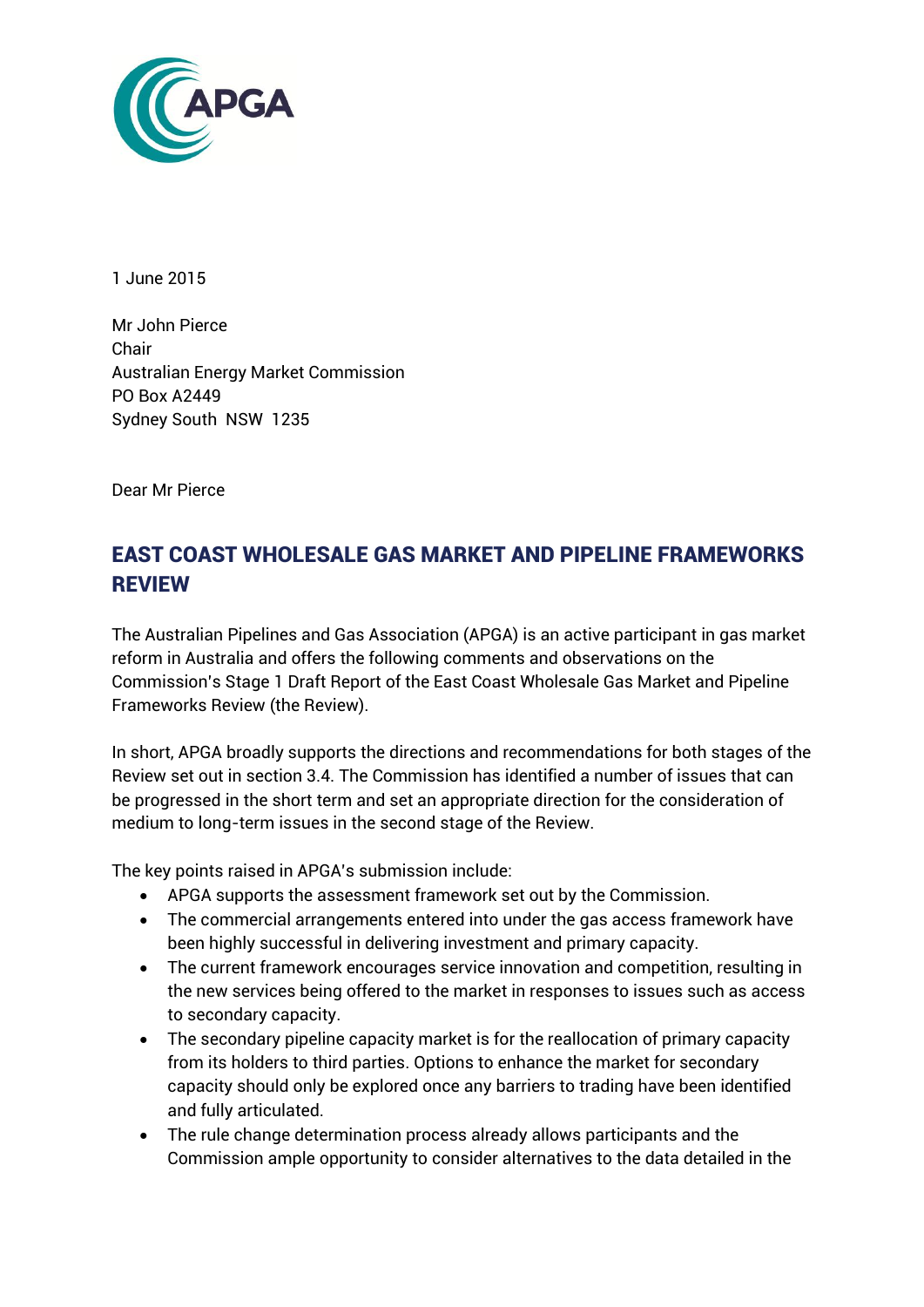

Transmission Pipeline Capacity Trading: Enhanced Information rule change proposal.

 Quantitative analysis of actual gas flows and gas availability in facilitated markets should be conducted before conclusions about current regulatory and market arrangements can be reached.

APGA would like to provide more detailed comments in regard to Chapters 2, 3 and 4 of the Stage 1 Draft Report, concentrating on the assessment framework; the directions and recommendations; and the Commission's analysis and findings concerning transmission pipeline framework.

## Assessment framework

APGA supports the assessment framework set out in Chapter 2 of the Stage 1 Draft Report. It is appropriate and suited to the task of reviewing wholesale markets and pipeline frameworks. In particular, APGA considers that a focus on reforms aimed at enhancing the six identified characteristics of a well-functioning gas market will deliver a suitable suite of recommendations in each stage of the Commission's review.

With regard to the Commission's commentary on the National Gas Objective (NGO) and the desired outcomes in allocative, productive and dynamic efficiency on page 12:

The NGO is structured to encourage energy market development in a way that supports the:

- 1. efficient allocation of natural gas and transportation services to market participants who value them the most, typically through price signals that reflect underlying costs;
- 2. provision of, and investment in, physical gas and transportation services at lowest possible cost through employing the least-cost combination of inputs; and
- 3. ability of the market to readily adapt to changing supply and demand conditions over the long-term by achieving outcomes 1 and 2 over time.

APGA believes it would be useful and informative for the Commission to provide some analysis of the contributing factors to concepts such as, underlying costs of natural gas and transportation services. Such terms are highly relevant to the facilitated markets and pipeline frameworks under review and stakeholders may have differing views as to the nature of underlying costs of natural gas and transportation services and how it and similar concepts are to be used in the context of the NGO.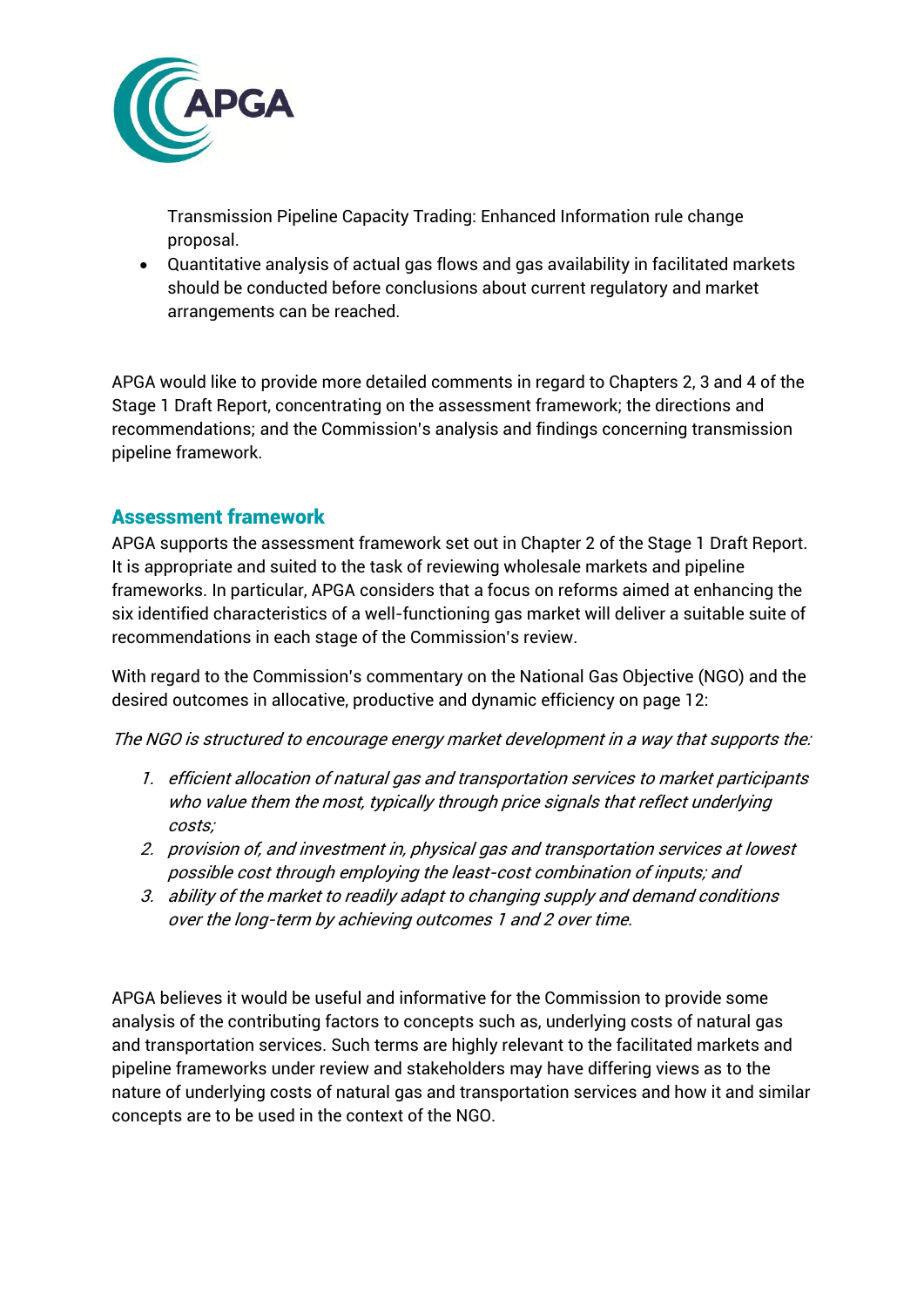

### The East Coast gas grid

On page 24 the Commission states:

Over the period since the start of the reform process, the gas market environment has changed significantly. Many new pipelines have been constructed, most recently the LNG pipelines in Queensland and, prior to that, the Eastern Gas Pipeline, the SEA Gas Pipeline and QSNLink, amongst others. As a result, the market in eastern and southern Australia is now fully integrated, with transmission pipelines beginning to form an interconnected grid, as can be seen in Figure 3.6.

The investment in gas transmission pipelines that has occurred since the Hilmer Review in 1993 has enabled the development and integration of the gas market. APGA agrees with the Commission that 'transmission pipelines are beginning to form an interconnected grid'. The grid is not completely interconnected; there are few points that have multiple transportation options between the same source and demand centres. It is important that commentary, from the Commission and elsewhere, acknowledge that the level of interconnectivity, whilst having developed substantially over the last two decades, is not at the stage where each supply and demand centre has multiple transportation options to most other centres.

On page 25 the Commission states:

It is no longer clear that the objective underpinning the initial development of the access regime – to provide access to individual gas pipelines – remains relevant in the context of an interconnected network and the changing market dynamics discussed earlier in this chapter.

APGA considers that due credit should be given to the access framework that has facilitated the negotiated, bi-lateral contract arrangements enabling the investment that has increased the level of interconnectivity in the Eastern Australia gas market. It is these contracts that have been highly effective at allocating primary firm capacity to those that value it most highly. The access regime remains highly relevant to supporting the timely investment that will increase the level of interconnectivity.

Additional structure may have to be provided to facilitate secondary capacity and gas trading so that market participants are able to commercially exploit network interconnectedness. However, APGA does not see that structure being provided through changes to the access regime.

## Costs of the facilitated markets

In APGA's submission to the Commission's Discussion Paper, it was noted that the costs of facilitated markets are recovered from gross volumes of gas passing through them and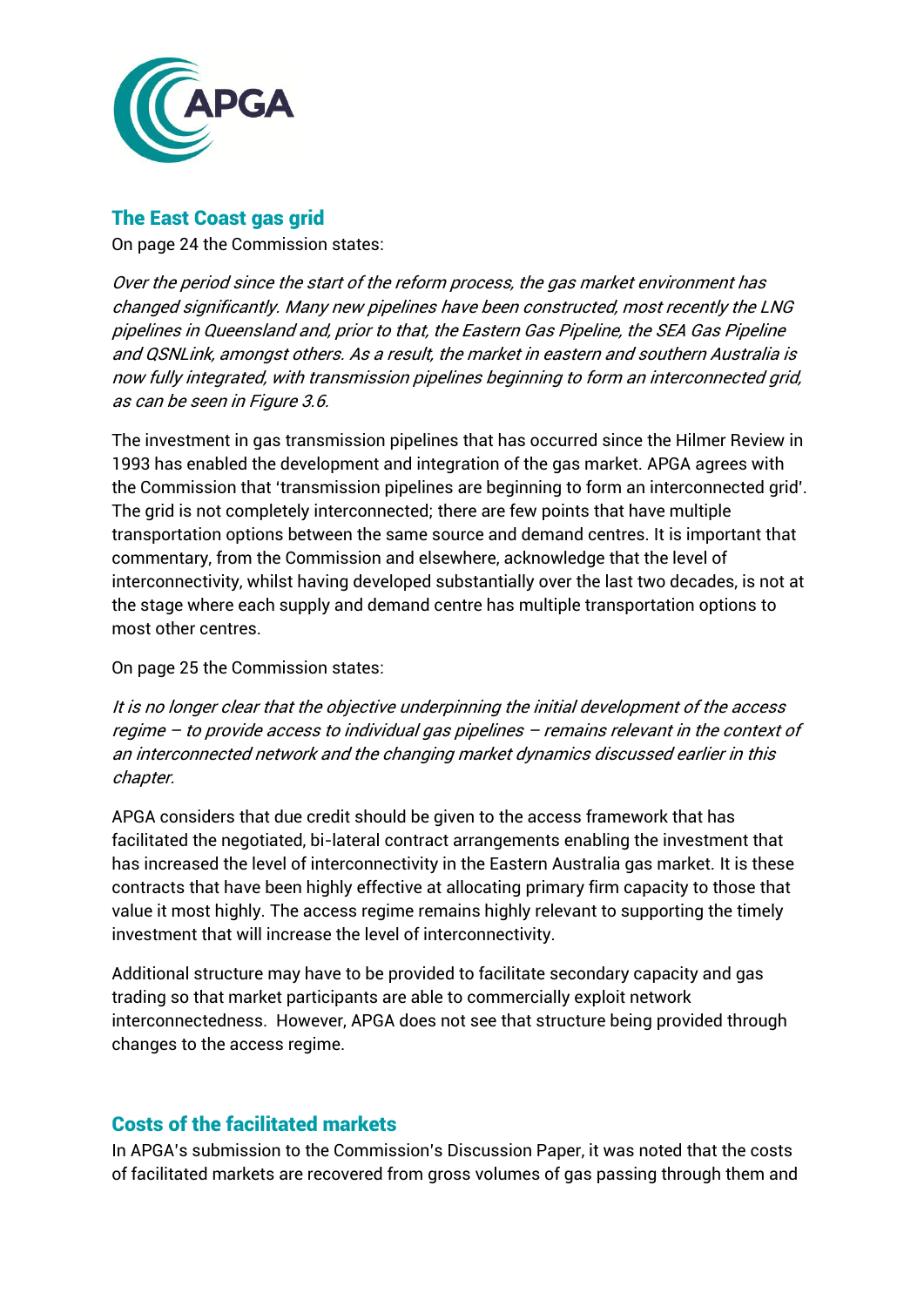

that if these costs were allocated solely to the volumes being transacted (the net gas) the cost would be much greater.

On page 26 the Commission notes that:

However, in practice, the vast majority of trades – between 80 per cent in Victoria and 95 per cent in Brisbane54 – occur between the same entities.

In this light, the costs of the facilitated markets are even greater and passive participants are paying the fixed costs of the market to the direct benefit of active participants. These costs cannot be considered efficient and thus are unlikely to be consistent with the NGO.

#### Issues that can be addressed in the shorter term

As noted above, APGA broadly supports the Commission's assessment of issues that can be addressed in the short term.

With regard to the action to address additional information gaps, APGA questions whether this Review can add additional value to the process.

The Gas Transmission Pipeline Capacity Trading: Enhanced Information rule change proposal developed and submitted to the Commission by the CoAG Energy Council is itself the result of an extensive process initiated in 2012. Much of the work already undertaken by CoAG will also be relevant to the Commission's consideration of capacity trading in Stage 2 of the Review.

Once it was determined to facilitate trading through enhanced information provision, the process canvassed a range of data options before arriving on that detailed in the rule change proposal. It is highly unlikely that any new information would be identified through the Review.

Further, the rule change proposal consideration process will allow market participants to suggest changes to the detail of the proposal and the Commission itself can make a preferred rule change determination.

APGA considers the best use of resources for all involved in this Review would be if the rule change process is allowed to consider and address the immediate information requirements relevant to the rule change proposal, and the Review acknowledges this process as the appropriate forum to do so.

The Commission has also suggested there may be possible improvements to medium-term capacity information. Medium-term capacity information was the subject of its own 2014 rule change process, resulting from extensive analysis undertaken by AEMO, and brought into effect at the start of 2015. APGA believes it is not appropriate to review further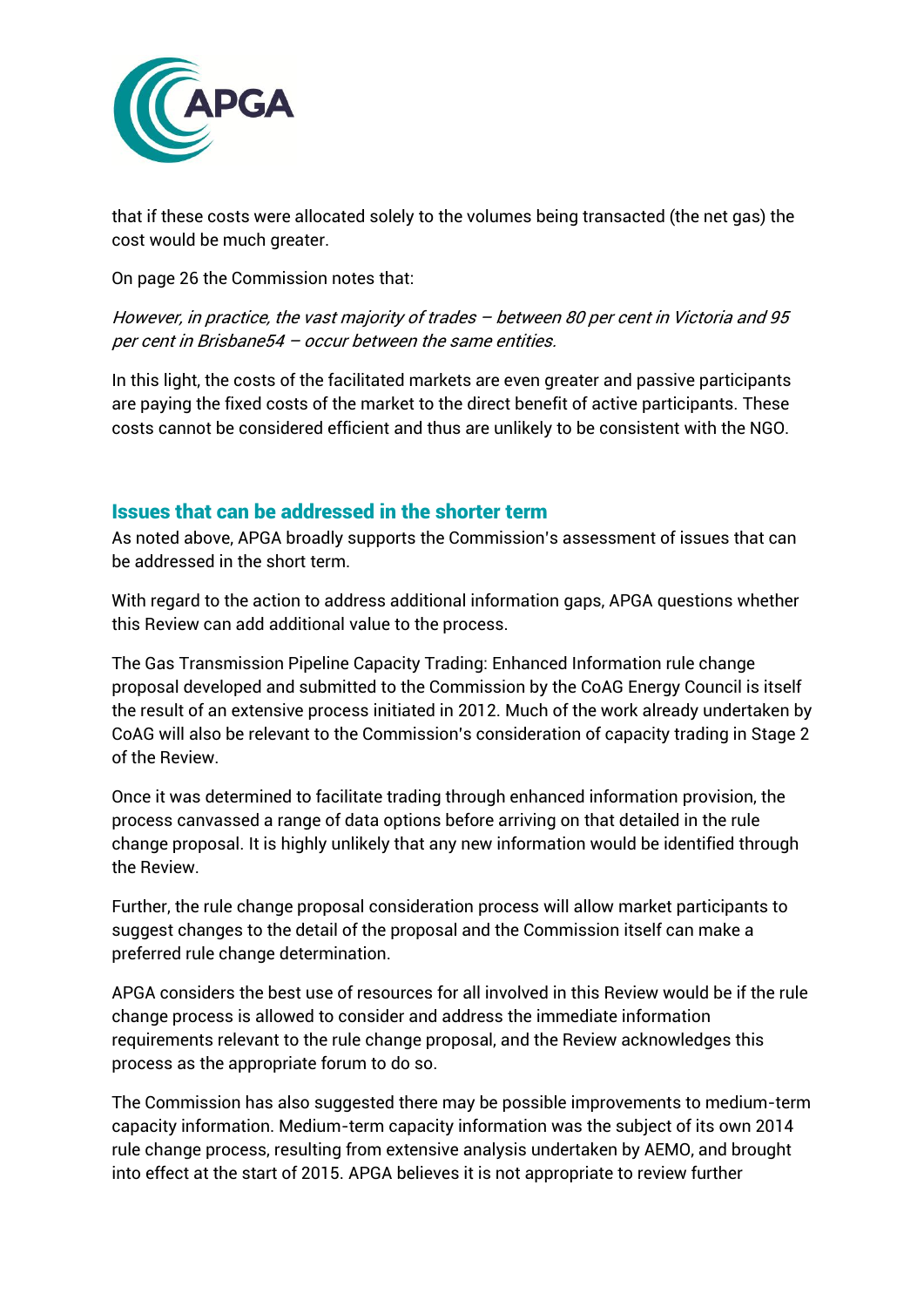

changes to medium-term capacity information until the existing reforms have been given a chance to operate. As has been observed in relation to most gas market reforms, it takes a period of two years or more for market participants to respond to changes in capability and information.

#### Transmission Pipeline Frameworks

On page 40 the Commission observes:

The ability of gas to flow to where it is most valued is inextricably linked to the conditions prevailing in the transmission segment of the supply chain. It is relevant therefore to consider whether the current regulatory and market arrangements are enabling gas to flow to where it is valued most.

APGA agrees with these statements that the ability of gas to flow where it is most valued is inextricably linked to the transmission segment of the supply chain. The transmission segment provides the physical infrastructure required for gas flow. However, this does not imply that further consideration of current regulatory and market arrangements is especially relevant.

The work which the AEMC has already carried out has identified a number of potential barriers to secondary capacity trading. These potential barriers seem to be in the incentives primary capacity holders have to release that capacity, and in the search and transaction costs associated with secondary trading. APGA supports further work being done in Stage 2 to fully articulate these barriers to entry before proposing solutions. Those solutions may well lie outside current regulatory and market arrangements.

To inform this work, it is appropriate to undertaken a quantitative assessment of where gas is currently flowing and how it responds to changes in value, particularly around the Wallumbilla Supply Hub. Whilst there has been significant discussion regarding the ability of gas to flow to its highest value, as part of the consultation process for this Review and elsewhere, APGA is not aware of any public analysis that has utilised Bulletin Board or other data to document trends of gas flows and the relationship between gas flows and availability of gas in facilitated markets. It is difficult to see how the utility of current arrangements and barriers to trading can be assessed in the absence of such analysis.

#### Secondary capacity

There has been a focus throughout the Review consultation on secondary capacity trading and it is clear there is a need for the Commission to focus on this issue during Stage 2 of the Review. A strong market for secondary capacity supports competition and growth for gas markets and allows shippers to better manage volume risk. The ability to trade capacity in a secondary market provides benefits to pipeline businesses by potentially increasing throughput, as well as giving shippers the ability to trade out of firm contractual positions, making it more likely for them to enter into those positions in the first place.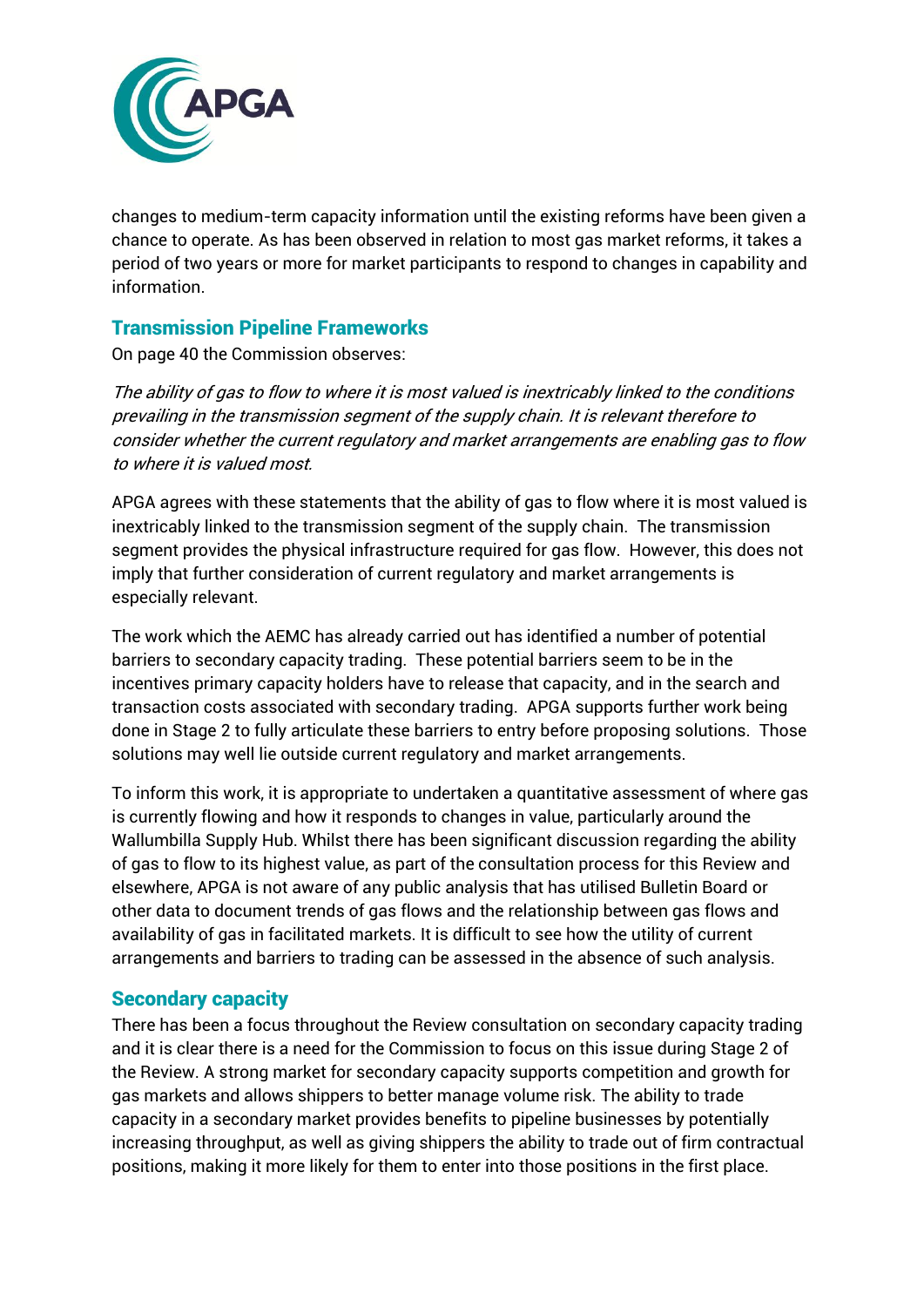

APGA is concerned that sufficient clarity might not have been provided to all participants regarding the definition of secondary capacity and its market. On page 50 the Commission states:

If a firm capacity holder on a pipeline (primary capacity holder) has any spare pipeline capacity, it may decide to on-sell it to another shipper that is in a position to utilise the pipeline capacity.

From this statement, it is apparent:

- Secondary capacity is the reallocation of primary firm capacity; and
- It is traded in a market between firm capacity holders and other market participants seeking to use that capacity.

APGA believes this is an accurate description of secondary capacity trading. However, given the link between secondary capacity trading and increased flexibility, the discussion regarding access to secondary capacity often draws in flexible arrangements including interruptible and as available services offered by pipeline operators. These flexible services are offered by pipeline operators and are not strictly 'secondary capacity arrangements', they do not provide market participants the opportunity to acquire firm capacity. Shortterm flexibility is available to market participants both through pipeline operator services and the secondary market, however short-term firm options such as weekly or monthly firm capacity are more likely to be available through the secondary market.

As noted above, the gas access regime has been highly effective at allocating primary firm capacity and achieving investment. APGA supports the development of a strong market for secondary capacity but cautions against changes to the access regime in order to achieve it.

## Operational capacity transfers

In response to market participants' desire for increased flexibility, the gas transmission industry has developed and offered the new service of 'operational capacity transfers'. APGA developed and published a guideline on the offering of this service in 2013.

This service offers a third form for secondary trades, the other two being those identified by the Commission on page 50 – bare transfer and novation. Operational capacity transfers offer reduced transaction costs to traders and allow the temporary transfer of rights and obligations.

As such, operational capacity transfers can be seen as combining the temporary rights transfers of bare transfers with the obligation transfer of novation. They are an important innovation and it would be useful to have them recognised in the Stage 1 Final Report.